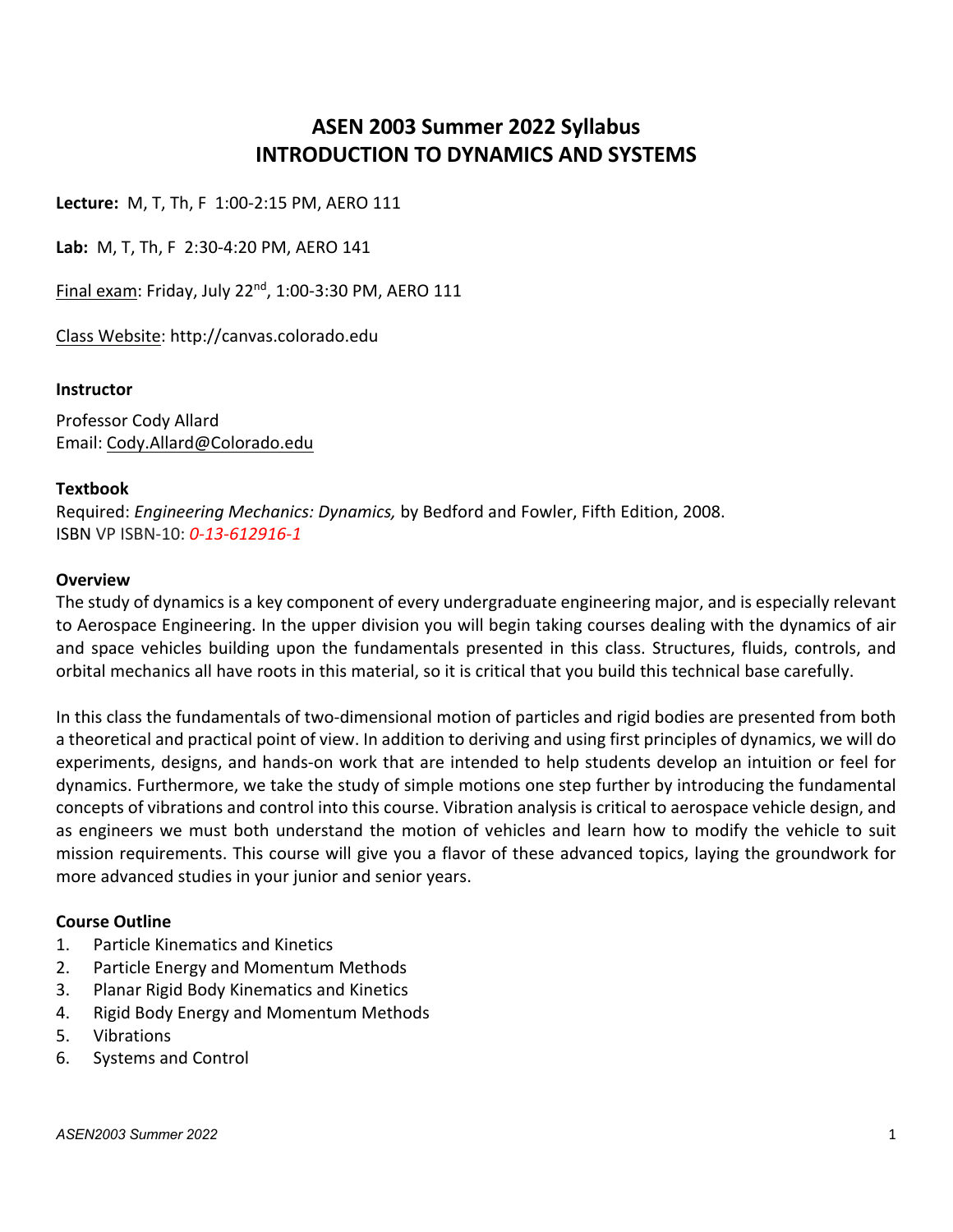#### **Prerequisites**

Physics 1, ASEN2001, and ASEN2012, APPRM2350 are prerequisites for this course. APPM2360 is a pre or corequisite. Much of the material covered in this class has been introduced in your freshman physics class. It also depends heavily on a solid understanding of statics. Students are expected to have a working knowledge of vector operations and vector calculus. Assignments regularly require the use of MATLAB; students are expected to be proficient in the use of MATLAB for problem solving.

### **Course Components**

Material and concepts are introduced, and student mastery is evaluated using several mechanisms throughout the course:

**Reading Assignments** - The primary means for conveying factual information, techniques, and examples is reading assignments in the textbook and course notes. The textbook is excellent, providing clear explanations and numerous examples of varying difficulty - take advantage of this outstanding resource. Reading assignments are to be completed prior to the class lecture period.

**Lecture & Discussion\*** – We typically start a new topic in each lecture session. For the Summer 2022 session, we will work in a flipped lecture mode. Students are expected to watch the recorded lectures from Spring 2022, and then to actively participate in an in-person working session with the instructor during the schedule lecture periods. In the working lecture sessions we will discuss any questions about the lecture material and work through homework and additional examples. Zoom access will be available for students who are unable to attend in-person. All students (including those participating remotely) will be asked to present a problem to the class once a week. Attendance and engagement in the working sessions and labs will be the basis for the class participation component of the individual grade.

**Homework** – Homework problems are generally assigned twice per week. They provide practice in solving problems of varying difficulty and sometimes will also involve computing. Collaboration on homework is allowed (copying from others or solution manuals is not); however, students are encouraged to use homework as a means to ensure their individual mastery of the subject. In-class group problem solving and labs will allow for considerable collaborative problem solving.

**Labs** - There are a variety of experimental and design labs in this course that offer a different perspective on the material. They vary in duration and requirements. Each lab handout will state the objectives of the assignment, the report requirements, and the weighting (number of points) in the overall lab grade. In some cases, students will observe dynamic phenomena in the lab before we formally discuss the theory and do practice problems. Why do it in this order? The idea behind this type of "discovery learning" is that it helps you develop a concrete mental picture to connect to abstract mathematical concepts; and, it allows the student to formulate the questions that need to be answered to fully understand the experiment. In particular, we have tried to avoid making the labs "canned" or "turn-key"; that is, you should **not** expect to be able to walk into the lab, collect some data, and crank out a fill-in-the-blank answer to the lab questions.

The labs are designed so that you **should** expect to have to try out several different approaches or ideas, puzzle over and discuss surprising results, debug and adjust models, and ultimately demonstrate a clear understanding of the material. We encourage you to work with your team to figure things out, ask questions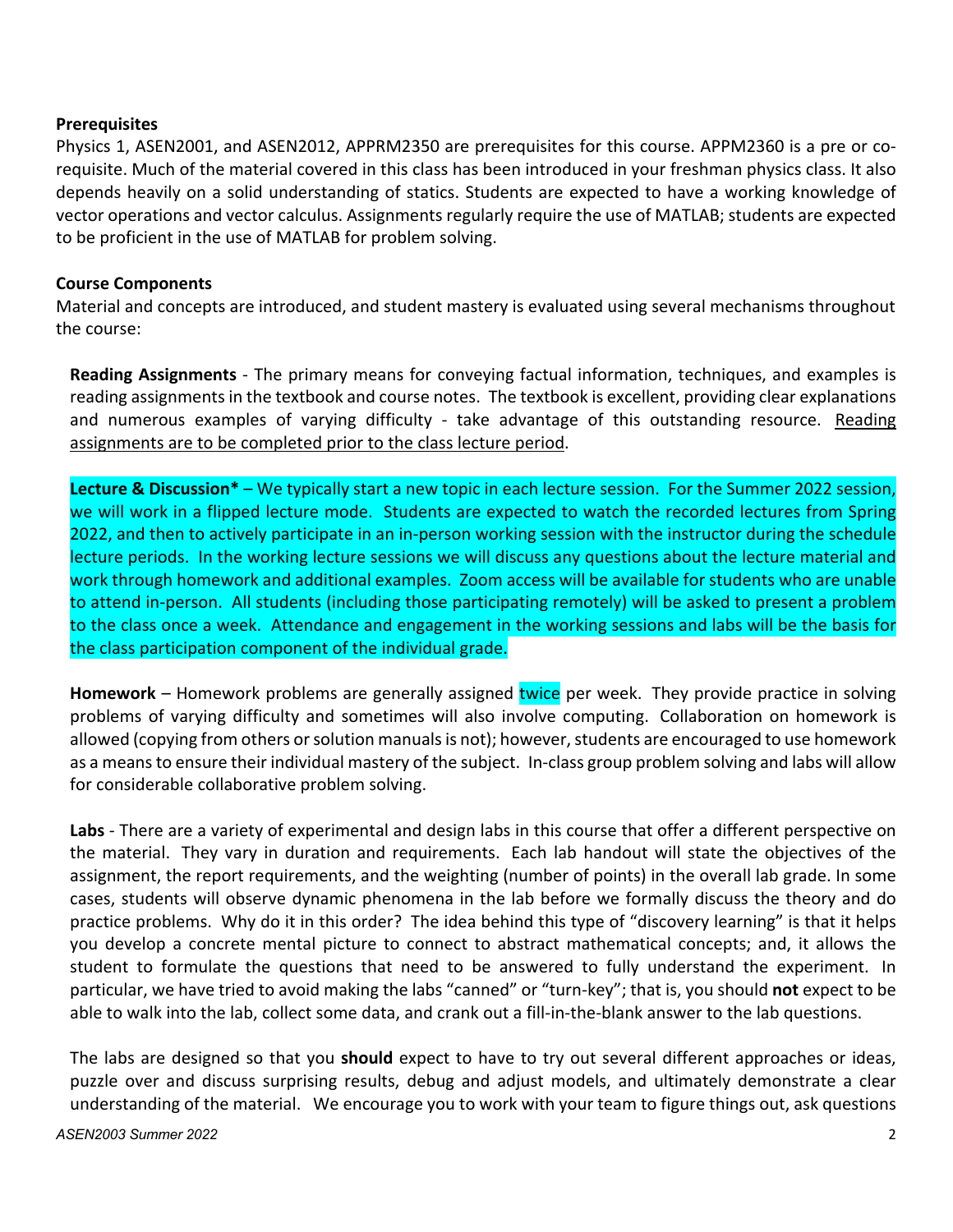of the instructors and TA's when you are stuck, make some calculations, and maybe redo the experiment based on what you observed. The final result of the lab is not a "right" answer, but rather a set of answers and a solid explanation, based on correct mathematical theory and good experimental practice, of why such results were obtained.

In some laboratory exercises, we will stress data analysis skills. This includes extensive usage of computer programming and statistics taught in ASEN2012. In these examples, we expect students to follow directions from the instructor and provide a lab write-up that demonstrates that students understood the key concepts of the lab. Presentation of results will be stressed and students are expected to properly describe what was measured, what was modeled, and whether discrepancies between observations and models are significant. Although the computer programs written for this class will not be graded, students are required to turn them in. Students will also be required to follow programming instructions made by the instructor. Our purpose in making these programming requirements is to teach students new and efficient methods for conducting engineering analyses. Proper presentation of laboratory results is important throughout the ASEN curriculum.

**Exams** – Three *unit exams* will be conducted at  $\infty$  week intervals, on Thursday or Friday during the regular class lecture period. Exams will include both conceptual questions and more detailed problems similar to homework or lab analysis.

The final exam will be held during the regular lab period on Friday July 22. It covers material from the entire course, with extra emphasis on material from the last section of the course for which there is not a unit exam.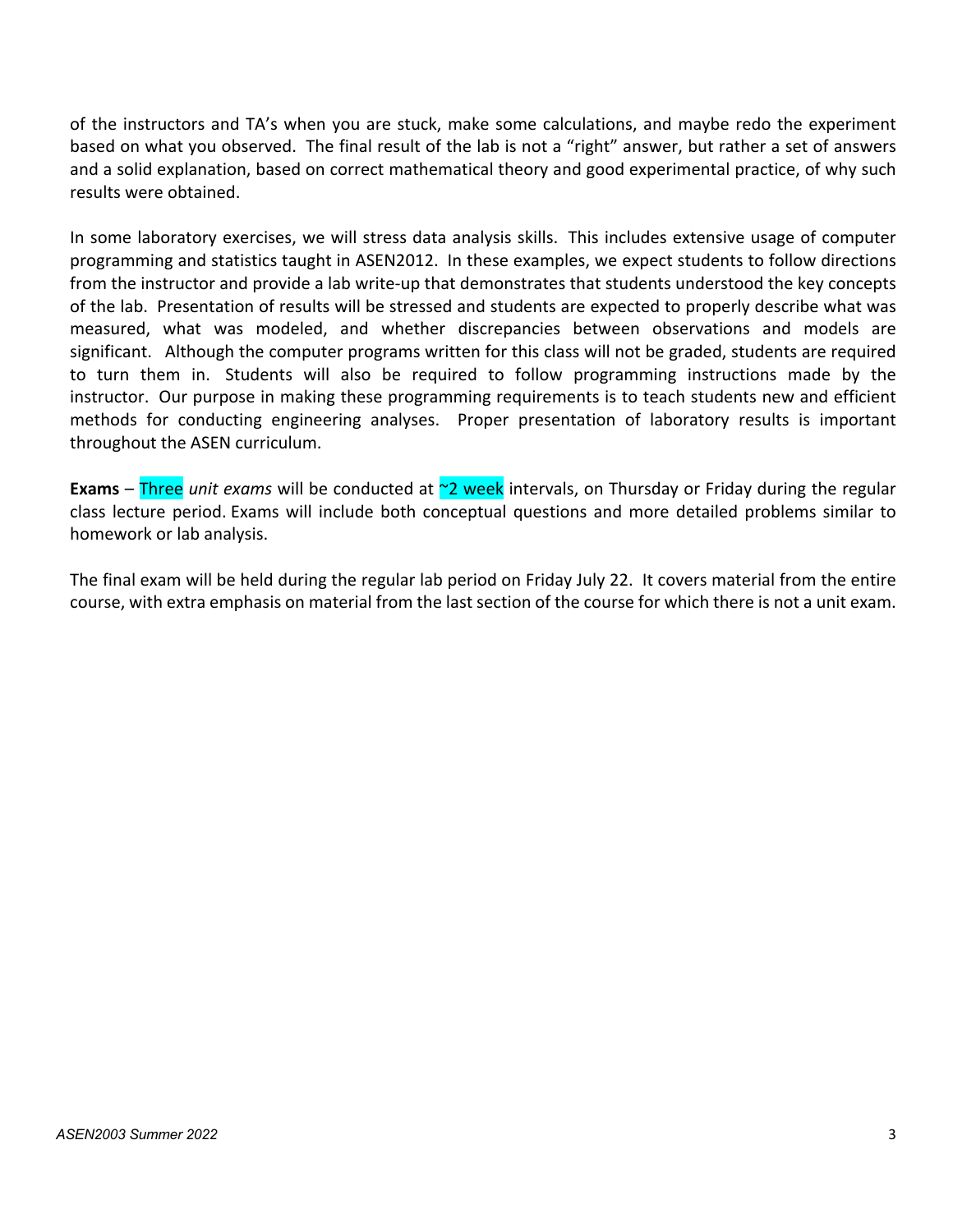#### **Important Notes**

### **1. Questions**

Questions about course content including lectures, homework, labs should be asked in lecture, lab, or office hours, or posted to the ASEN2003 Summer Slack workspace. All other questions, concerns, or issues not regarding course content should be e-mailed to the instructor with subject line beginning with ASEN2003. The instructor will respond as promptly as possible M-F, 8am-8pm. Responses at other times may be delayed.

#### **2. Unit exams and comprehensive final exam**

Exam dates are provided on the class schedule and will be held in-person in the regular lecture room. Accommodations will be made for synchronous remote exams for students who are unable to attend inperson. If you cannot take an exam due to illness or other emergency situation occurring on the exam date, notify the instructor as soon as possible so that an appropriate course of action can be arranged.

In this class, any type of collaboration, copying, or use of unauthorized materials on a unit exam or on the final exam constitutes cheating and will result in an F for the course. An honor code violation report will be filed with the honor code board; this may result in additional non-academic sanctions.

#### **3. Assignments, announcements, and submissions**

Canvas will be used to send out announcements, to provide comments to you daily on class activities, and to provide general information about course assignments. All assignments are to be submitted in Gradescope with Canvas as a backup if you run into difficulties uploading to Gradescope.

#### **4. Assignment grading**

Graded assignments and rubrics will be available through Gradescope. Please take the time to review your graded assignments and posted solutions. If you notice an error in grading of your assignment, you may use the regrade request function in Gradescope to briefly describe the error. Regrade requests for any exam or assignment must be submitted within 1 week of the grade posting to Canvas.

### 5. **Attendance**

Attendance in lecture and labs in-person or on zoom is required. Students may miss up to 4 days during the summer term without penalty, but they are still responsible for the course material covered on those days. Each additional unexcused absence will result in a 2 point deduction from the participation grade.

#### **6. Lab Reports**

Experimental and design lab exercises are conducted and submitted together with your team. Contributions of each team member will be identified for each exercise. Collaborations with other teams, including shared diagrams or extensive discussion of results must be acknowledged. Use of report materials from prior semesters must be treated and cited as a reference. A grading rubric is provided with each lab.

Late lab submissions are not accepted, except under extenuating circumstances such as a school closure or sudden illness. If such an event occurs, you are expected to contact the instructor immediately by phone or email. A hectic schedule or crashed computer is not an acceptable reason for a late lab submission.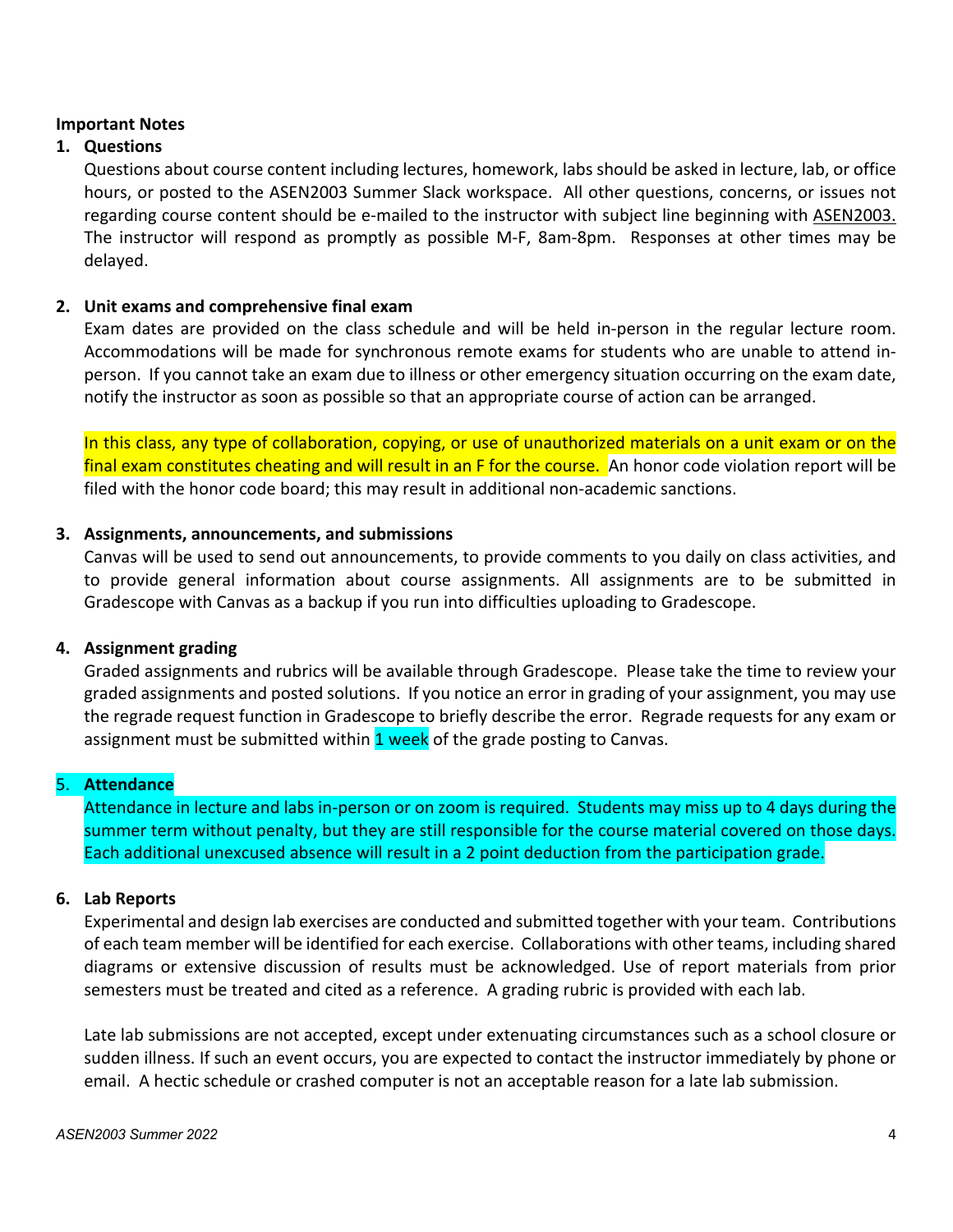### **7. Grading**

Grades on individual assignments and for the overall course are set based on the following criteria. Final grades will be assigned based on standard thresholds, with minor adjustments based on instructor judgement. There is no intent to achieve a specific distribution of grades, so curving is NOT generally applied.

- A, A- Demonstrates superior understanding of the material beyond the course requirements, excellent technical work
- B+, B Demonstrates comprehensive understanding of the material, very strong technical work
- B-, C+ Demonstrates good understanding of the material, complete technical work
- C Demonstrates adequate understanding of the material to proceed to the next level; sufficient technical work
- C- Does not demonstrate adequate understanding of the material to proceed to the next level
- D Poor technical work
- F Unsatisfactory performance

**To receive a course grade of C or better, a student must earn a C or better on the individual grade in this class**. A C is the minimum grade that allows you to proceed to a course for which this is a prerequisite. If the weighted exam and final score is below a C, the student's individual score will be assigned as their final grade in the course. In this case the group assignments will not contribute to the final grade. See the grading table below for specific weightings.

| <b>Type</b>        | <b>Description</b>            | Percentage                               |
|--------------------|-------------------------------|------------------------------------------|
| Individual Grade   | Unit Exams (3)                | 45%                                      |
|                    | <b>Final Exam</b>             | 45%                                      |
|                    | Participation                 | 10%                                      |
|                    | <b>Individual Total</b>       | 100%                                     |
| Group Grade        | Labs                          | 60%                                      |
|                    | Homework                      | 40%                                      |
|                    | <b>Group Total</b>            | 100%                                     |
| <b>Final Grade</b> | If individual grade $>= C^*$  | Final = $0.6*$ Individual + $0.4*$ Group |
|                    | If individual grade $<$ $C^*$ | Final = Individual                       |

### Grading

\*The threshold individual grade for a C will not be higher than 70.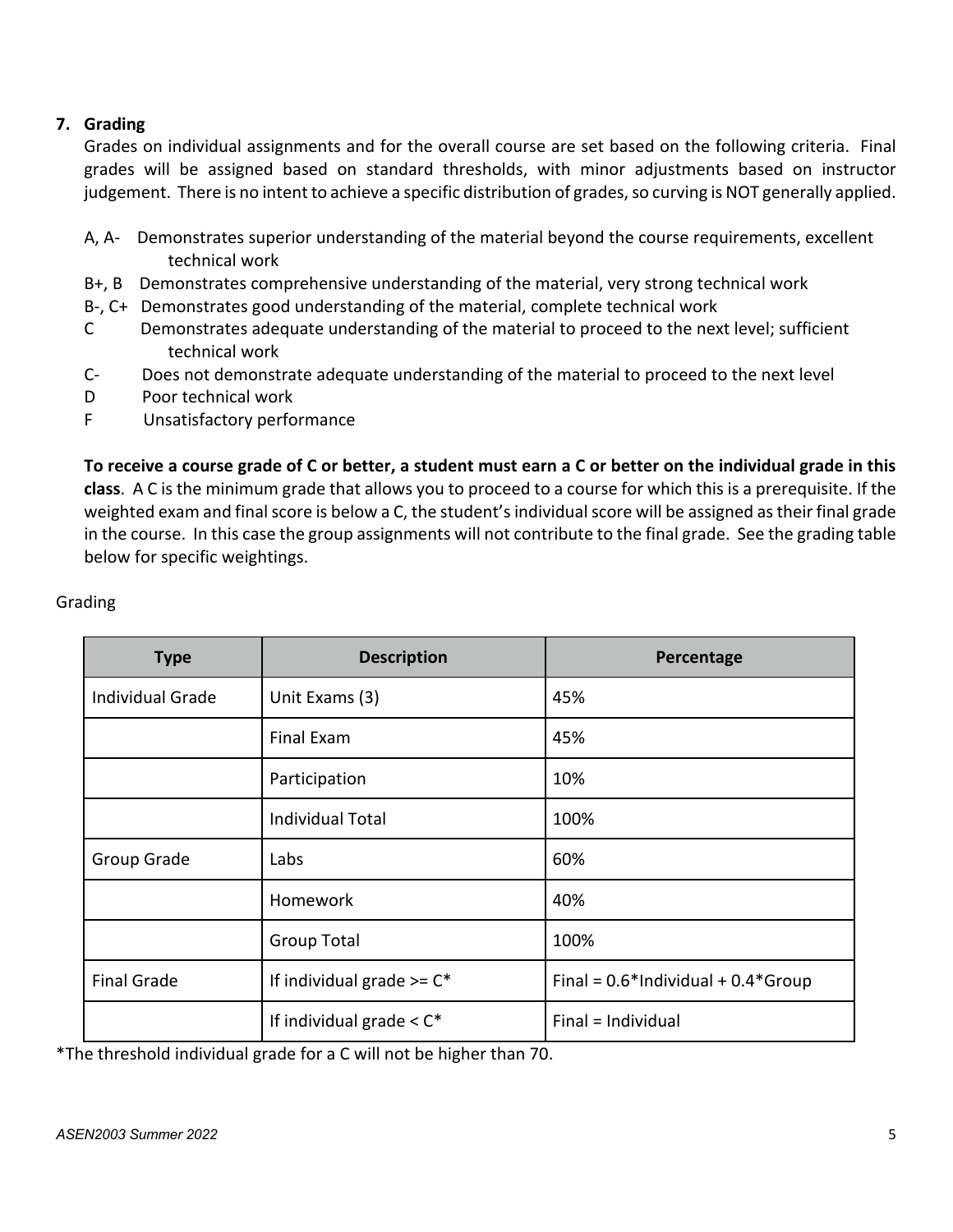## **Aerospace Engineering Sciences & University Policies Summer 2021**

### **Classroom Behavior**

Both students and faculty are responsible for maintaining an appropriate learning environment in all instructional settings, whether in person, remote or online. Those who fail to adhere to such behavioral standards may be subject to discipline. Professional courtesy and sensitivity are especially important with respect to individuals and topics dealing with race, color, national origin, sex, pregnancy, age, disability, creed, religion, sexual orientation, gender identity, gender expression, veteran status, political affiliation or political philosophy. For more information, see the policies on classroom behavior and the Student Code of Conduct.

### **Requirements for COVID-19 and other illnesses**

As a matter of public health and safety due to the pandemic, all members of the CU Boulder community and all visitors to campus must follow university, department and building requirements, and public health orders in place to reduce the risk of spreading infectious disease. Check here for current status of campus requirements https://www.colorado.edu/covid-19.

As of the start of the summer session masks or face coverings are required in the building and classrooms, but are not required outdoors. Room capacities are back to pre-COVID status. Eating and drinking inside the building is not permitted, except in private offices.

If you are sick, please do not attend class in-person. We will have a zoom session open for all classes, so please join us remotely if you are slightly ill, but feel well enough to participate. If you are unable to participate in class activities at all, please inform the instructor and your lab partners of the dates/times when you cannot attend either in-person or remotely and when you expect to return to class. There is no need to share any details about your illness.

## **Accommodation for Disabilities**

If you qualify for accommodations because of a disability, please submit your accommodation letter from Disability Services to your faculty member in a timely manner so that your needs can be addressed. Disability Services determines accommodations based on documented disabilities in the academic environment. Information on requesting accommodations is located on the Disability Services website. Contact Disability Services at 303-492-8671 or dsinfo@colorado.edu for further assistance. If you have a temporary medical condition, see Temporary Medical Conditions on the Disability Services website.

## **Preferred Student Names and Pronouns**

CU Boulder recognizes that a student's legal information doesn't always align with how they identify. Students may update their preferred names and pronouns via the student portal; those preferred names and pronouns are listed on instructors' class rosters. In the absence of such updates, the name that appears on the class roster is the student's legal name.